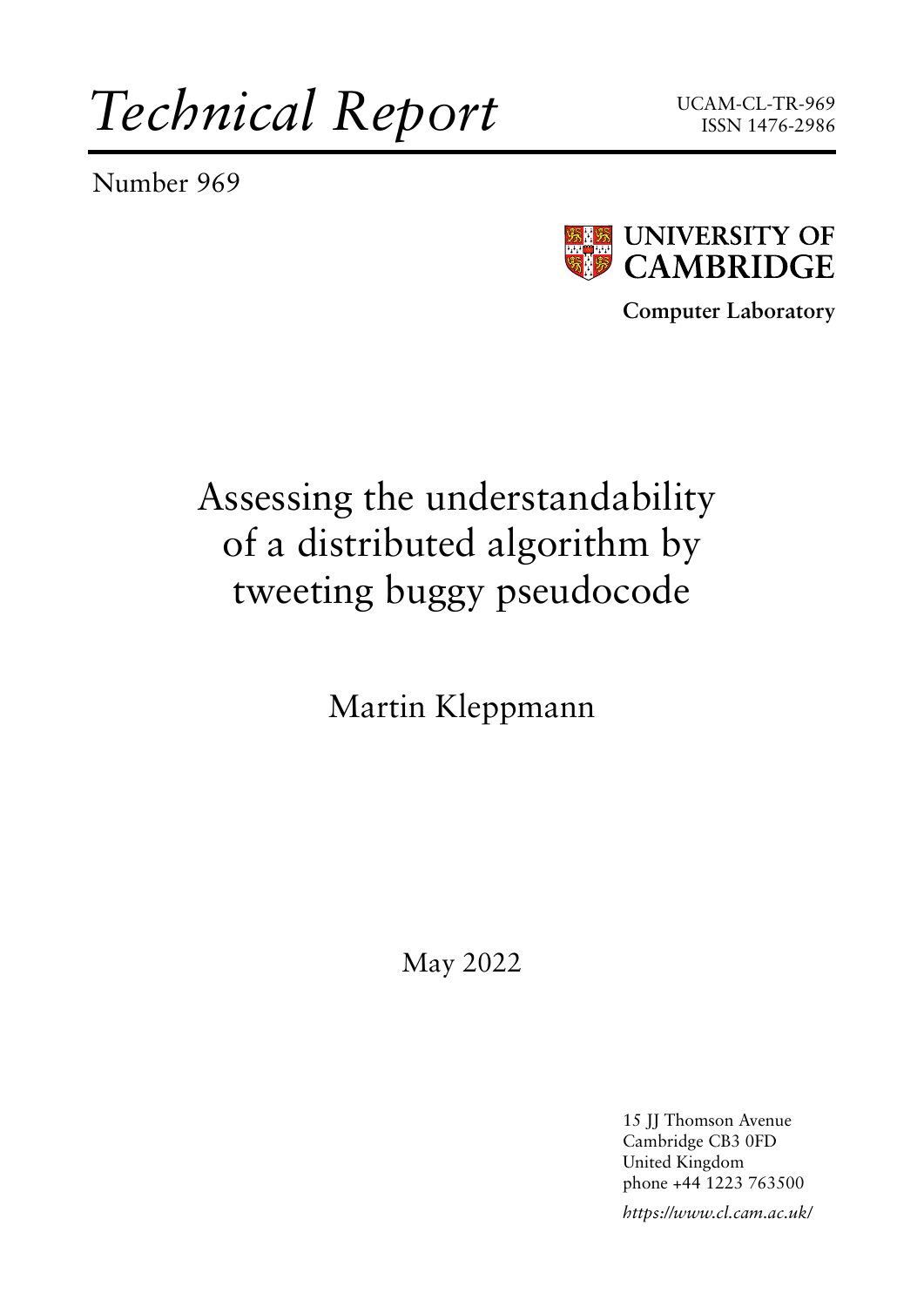### c 2022 Martin Kleppmann

Technical reports published by the University of Cambridge Computer Laboratory are freely available via the Internet:

*https://www.cl.cam.ac.uk/techreports/*

ISSN 1476-2986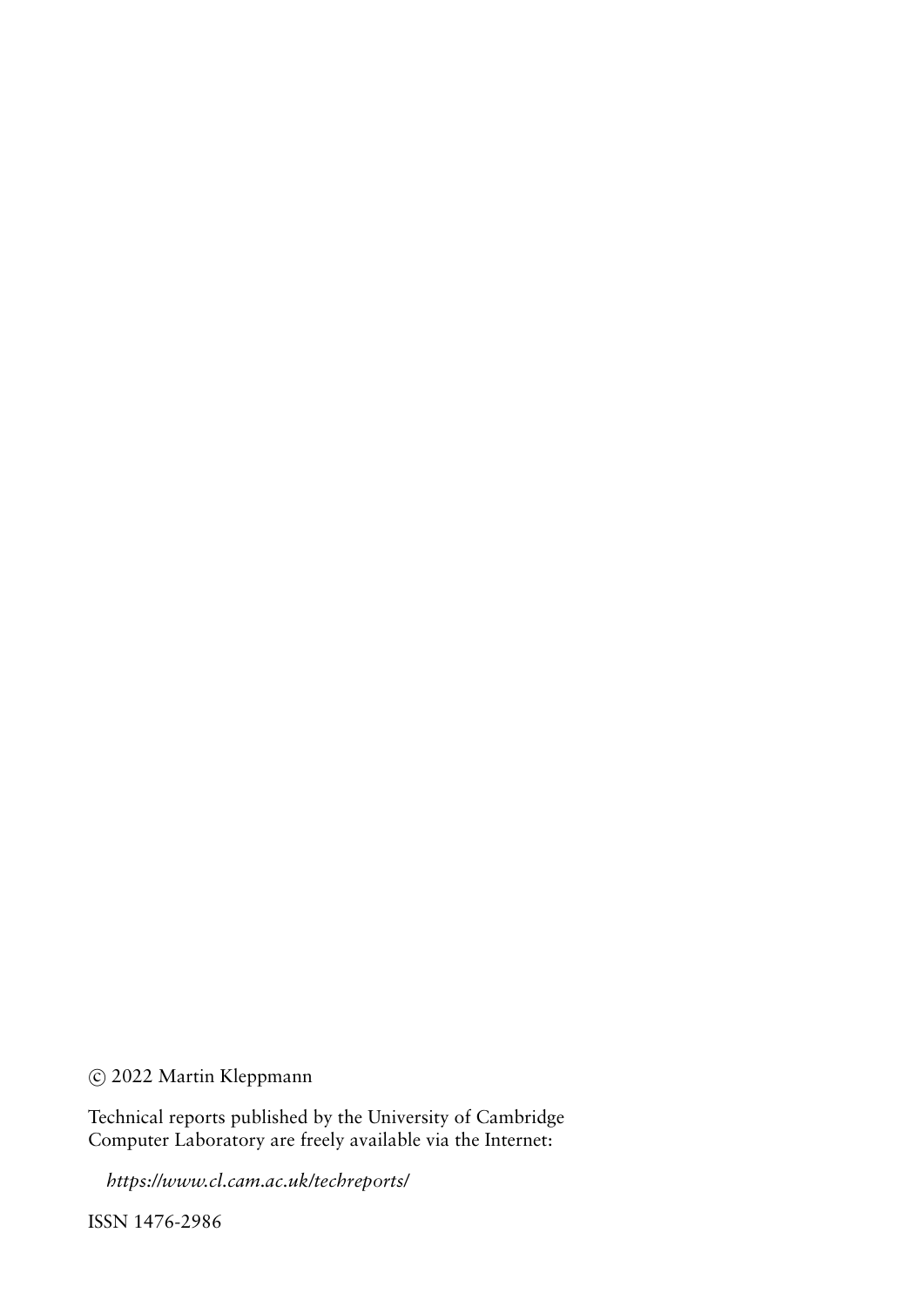## Assessing the understandability of a distributed algorithm by tweeting buggy pseudocode

#### Martin Kleppmann

#### Abstract

Designing algorithms for distributed systems has a reputation of being a difficult and error-prone task, but this difficulty is rarely measured or quantified in any way. This report tells the story of one informal experiment, in which users on Twitter were invited to identify the bug in an incorrect CRDT algorithm. Over the following 11 hours, at least 16 people (many of whom are professional software engineers) made attempts to find the bug, but most were unsuccessful. The two people who did identify the bug were both PhD students specialising in CRDTs. This result may serve as evidence of the difficulty of designing correct CRDT algorithms.

#### 1 Introduction

In the autumn of 2020, I was writing new lecture notes for an undergraduate course on distributed systems.<sup>[1](#page-2-0)</sup> One topic I wanted to cover was *Conflict-free Replicated Data Types* (CRDTs), a family of algorithms that allow different replicas to concurrently update some replicated data, and which ensure that those replicas converge to the same state as they communicate [\[7\]](#page-14-0). CRDTs work by making operations commutative, so different replicas can see operations in the same order and still converge.

To make the lecture notes more interesting, I wanted to include an example algorithm that would demonstrate some interesting features of CRDTs, while still being short enough to fit on one slide. I did not know of a published algorithm that provided the combination of features that I wanted, so I wrote out a new algorithm that I believed to be "obviously correct". I have been designing CRDT algorithms for years [\[2,](#page-14-1) [3,](#page-14-2) [4\]](#page-14-3), which gave me confidence that I knew what I was doing.

I then added an exercise to the lecture notes asking students to prove the correctness of the algorithm, and I started writing my own proof for the solution notes. The proof turned out to be more difficult than expected. Only after a few hours of fruitlessly trying to prove the algorithm correct, I realised that the algorithm was in fact wrong: there were certain combinations of concurrent operations under which replicas would not converge. Frustrated, I posted the following on Twitter:

#### Martin Kleppmann at 2020-11-12 22:48 GMT

<https://twitter.com/martinkl/status/1327020435419041792>

Today in "distributed systems are hard": I wrote down a simple CRDT algorithm that I thought was "obviously correct" for a course I'm teaching. Only 10 lines or so long. Found a fatal bug only after spending hours trying to prove the algorithm correct.

<span id="page-2-0"></span><sup>1</sup> <https://www.cl.cam.ac.uk/teaching/2122/ConcDisSys/materials.html>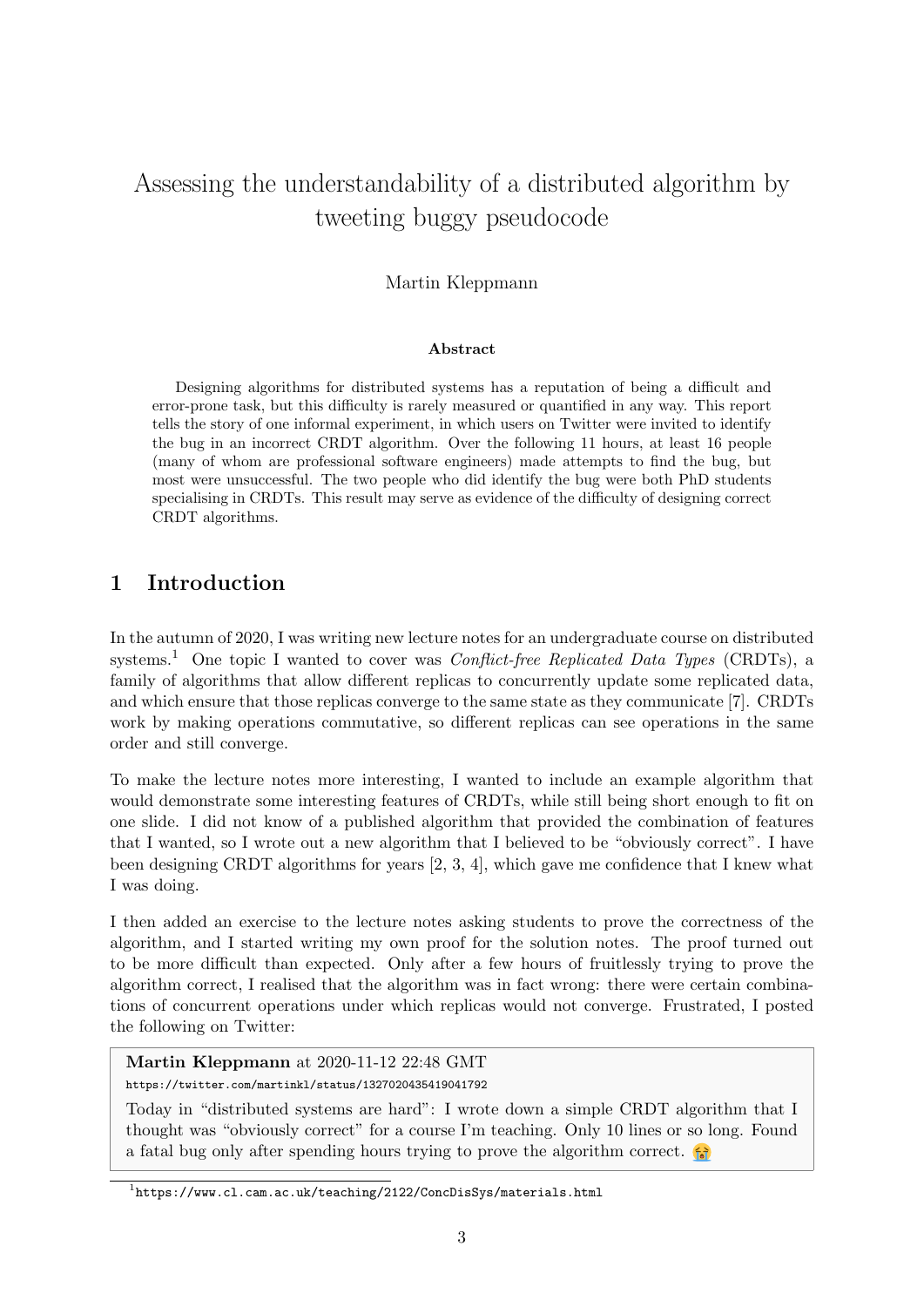"10 lines" was an exaggeration; in fact the pseudocode was 24 lines long. After posting the tweet it occurred to me that I could also post the incorrect pseudocode, and ask my followers whether they could spot the bug. I posted it (see [Section 2\)](#page-3-0) and went to bed. The next morning I woke up to several suggestions, but nobody had found the bug yet. In the end, it took 11 hours before an example exhibiting the bug was posted by Sreeja Nair.

Fast forward 18 months, I have found out that my tweet has been cited by at least two major papers as evidence of CRDTs being difficult to get right: by Cheung et al. at CIDR 2021 [\[1,](#page-14-4) Figure 4] and by Soundarapandian et al. at PLDI 2022 [\[8,](#page-14-5) Reference 19]. However, a tweet is not a very good reference: it lacks context, and it is not very permanent (for example, if a Twitter user deletes their old tweets or closes their account, their replies to my tweet disappear from the comment thread).

This report provides a permanent archive of this Twitter episode, as well as some context and analysis. Although it is not a controlled study of the difficulty in finding bugs in a distributed algorithm, I do believe that it sheds some light on the challenges of CRDT design, highlighting that even experienced software engineers have difficulty understanding concurrent algorithms. While the understandability of consensus algorithms was studied in a lab setting by Ongaro and Ousterhout [\[6\]](#page-14-6), I am not aware of a comparable study on the understandability of CRDT algorithms. The informal Twitter experiment in this report is a first step towards such a study.

## <span id="page-3-0"></span>2 The Algorithm

Shortly after posting the aforementioned tweet I followed up with a screenshot of the incorrect algorithm, which is reproduced here as [Algorithm 1](#page-4-0) on [page 5.](#page-4-0) I tweeted:

Martin Kleppmann at 2020-11-12 23:10 GMT

<https://twitter.com/martinkl/status/1327025979454263297>

Here's the algorithm (an op-based map CRDT with LWW semantics per key). See if you can figure out the bug.

[Image showing [Algorithm 1\]](#page-4-0)

The algorithm essentially implements a replicated key-value store in which clients can perform three operations: read the value for a key k, set the value v for a key k, or delete the key-value mapping for a key k. In my tweet, *op-based map CRDT* means that it is a key-value mapping, and that the algorithm is operation-based (as opposed to state-based), which means that one replica's updates are propagated to other replicas by sending a message describing the update that occurred.

Each update is associated with a timestamp, such as a Lamport timestamp [\[5\]](#page-14-7), which is assumed to be globally unique. When two replicas concurrently update the same key, the update with the greater timestamp takes precedence over the one with the lower timestamp; this behaviour is known as last write wins (abbreviated as LWW in the tweet).

The basic correctness requirement for the algorithm is convergence: when two replicas have seen the same set of updates, they must have the same mapping of keys to values. The bug in [Algorithm 1](#page-4-0) is that it is possible to create a set of updates after which the replicas fail to converge.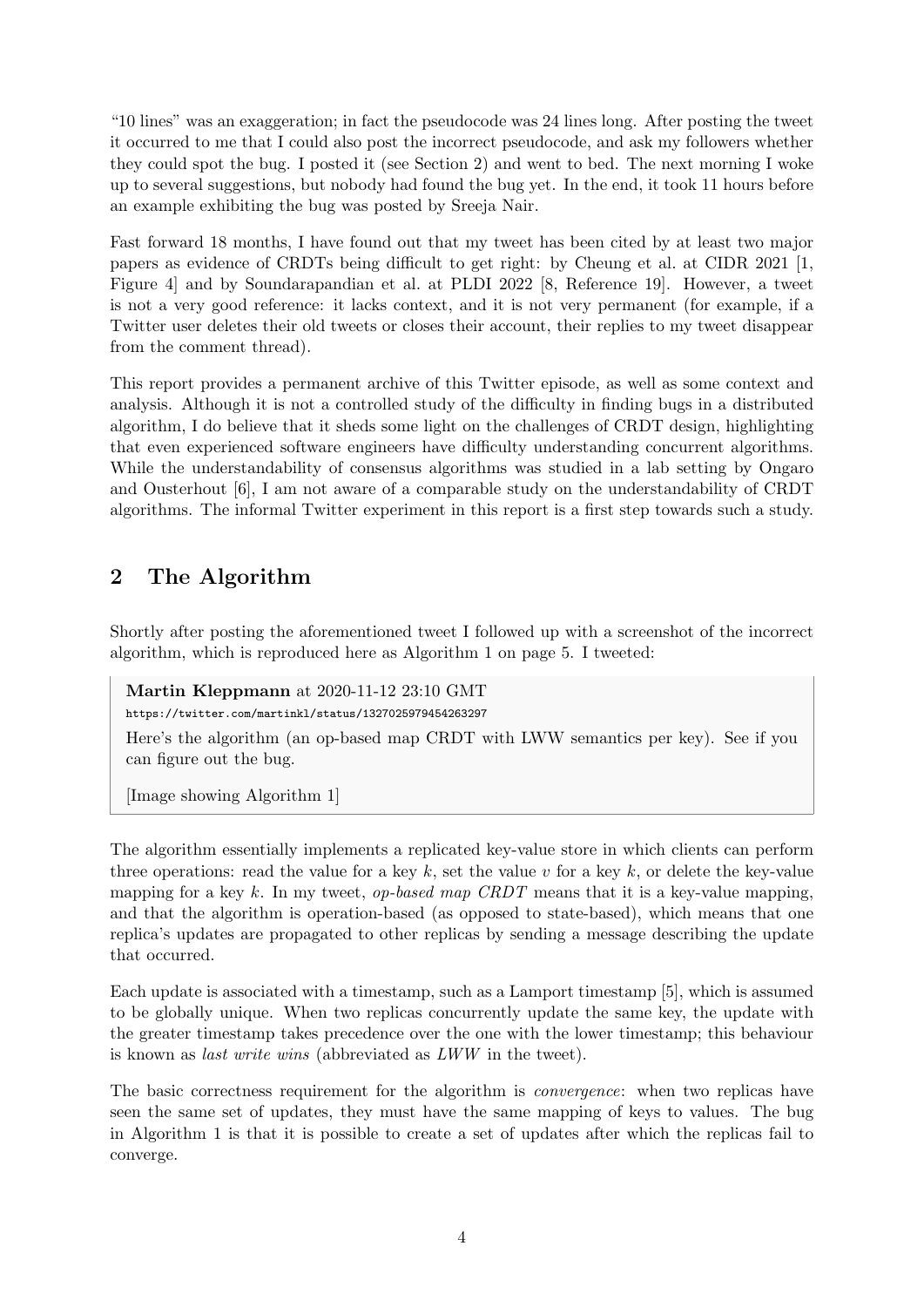Algorithm 1 The buggy algorithm that I tweeted first.

<span id="page-4-0"></span>on initialisation do  $values := \{\}$ end on on request to read value for key  $k$  do if  $\exists t, v$ .  $(t, k, v) \in values$  then return v else return null end on on request to set key  $k$  to value  $v$  do  $t := newTimestamp()$   $\triangleright$  globally unique, e.g. Lamport timestamp **broadcast** (set, t, k, v) by causal broadcast (including to self) end on on delivering (set,  $t, k, v$ ) by causal broadcast do  $previous := \{(t', k', v') \in values \mid k' = k\}$ if previous = {}  $\vee \forall (t', k', v') \in previous. t' < t$  then values :=  $(values \setminus previous) \cup \{(t, k, v)\}$ end if end on on request to delete key  $k$  do if  $\exists t, v. (t, k, v) \in values$  then **broadcast** (delete,  $t$ ) by causal broadcast (including to self) end if end on on delivering (delete,  $t$ ) by causal broadcast do values :=  $\{(t', k', v') \in values \mid t' \neq t\}$ 

end on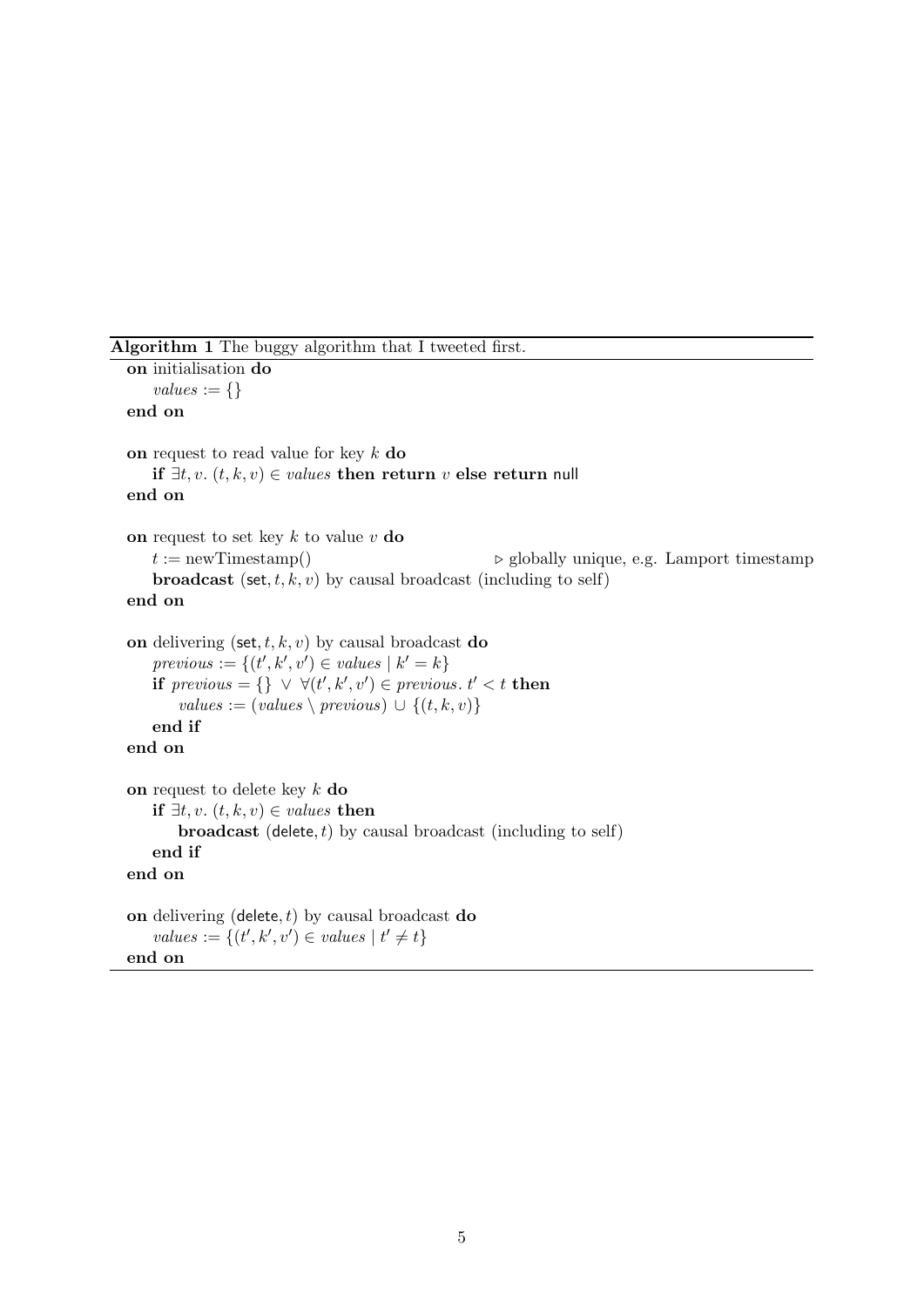Algorithm 2 The fixed version of the algorithm tweeted later.

```
on initialisation do
   values := \{\}end on
on request to read value for key k do
   T := \{t \mid \exists v. (t, k, v) \in values\}if T = \{\} then
       return null
   else
       return the unique v such that (\max(T), k, v) \in valuesend if
end on
on request to set key k to value v do
    T := \{t \mid \exists v'. (t, k, v') \in values\}t := newTimestamp() \triangleright globally unique, e.g. Lamport timestamp
   broadcast (set, T, t, k, v) by causal broadcast (including to self)
end on
on delivering (set, T, t, k, v) by causal broadcast do
    values := \{(t', k', v') \in values \mid t' \notin T\} \cup \{(t, k, v)\}\end on
on request to delete key k do
   T := \{t \mid \exists v. (t, k, v) \in values\}if T \neq \{\} then
       broadcast (delete, T) by causal broadcast (including to self)
   end if
end on
on delivering (delete, T) by causal broadcast do
    values := \{(t', k', v') \in values \mid t' \notin T\}
```

```
end on
```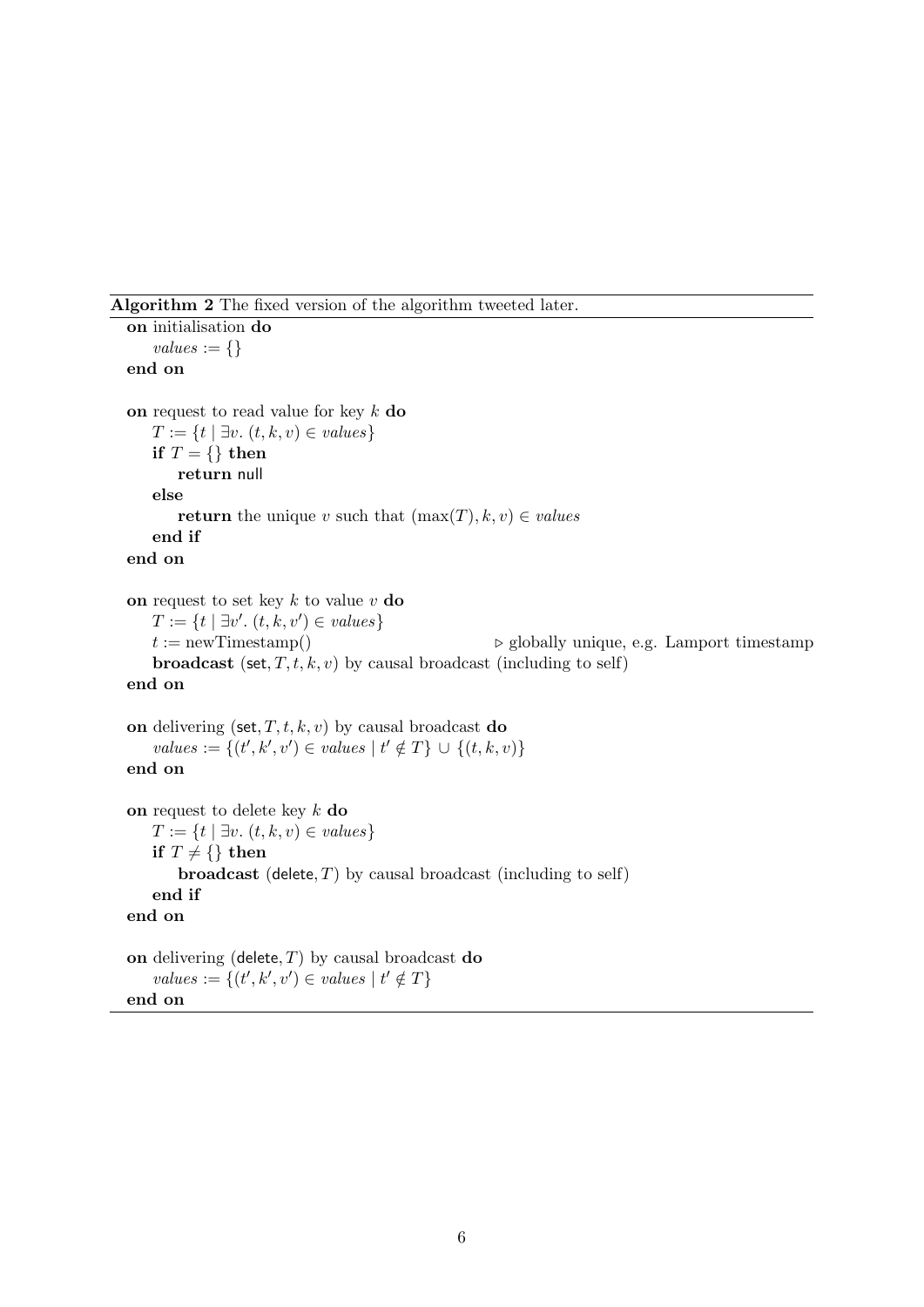Over the following hours, several people volunteered ideas about the nature of the bug (see [Section 3\)](#page-7-0), but nobody was able to precisely identify the circumstances in which the bug would be triggered. The next morning I followed up:

Martin Kleppmann at 2020-11-13 09:17 GMT

<https://twitter.com/martinkl/status/1327178651209764865>

Well, this is fun.  $@tim_1729$ ,  $@stevelopram$ ,  $@enchenet$ ,  $@simpuleguv$ ,  $@KevinDP55$  got close, but nobody has yet identified the precise circumstances in which the bug occurs. The bug is divergence (two replicas have processed the same messages, but are not in the same state).

I then posted a revised version of the algorithm that did not suffer from the bug, without explicitly revealing the nature of the bug. This algorithm is reproduced here as [Algorithm 2](#page-5-0) on [page 6.](#page-5-0)

```
Martin Kleppmann at 2020-11-13 09:19 GMT
https://twitter.com/martinkl/status/1327179176521166853
```
Several people have suggested that tombstones are needed. They are one possible approach, but not the only. Here is a variant of the algorithm that is correct (I believe), but does not

[Image showing [Algorithm 2\]](#page-5-0)

use tombstones.

Finally, after another hour, Sreeja Nair posted a correct answer, and I retweeted it:

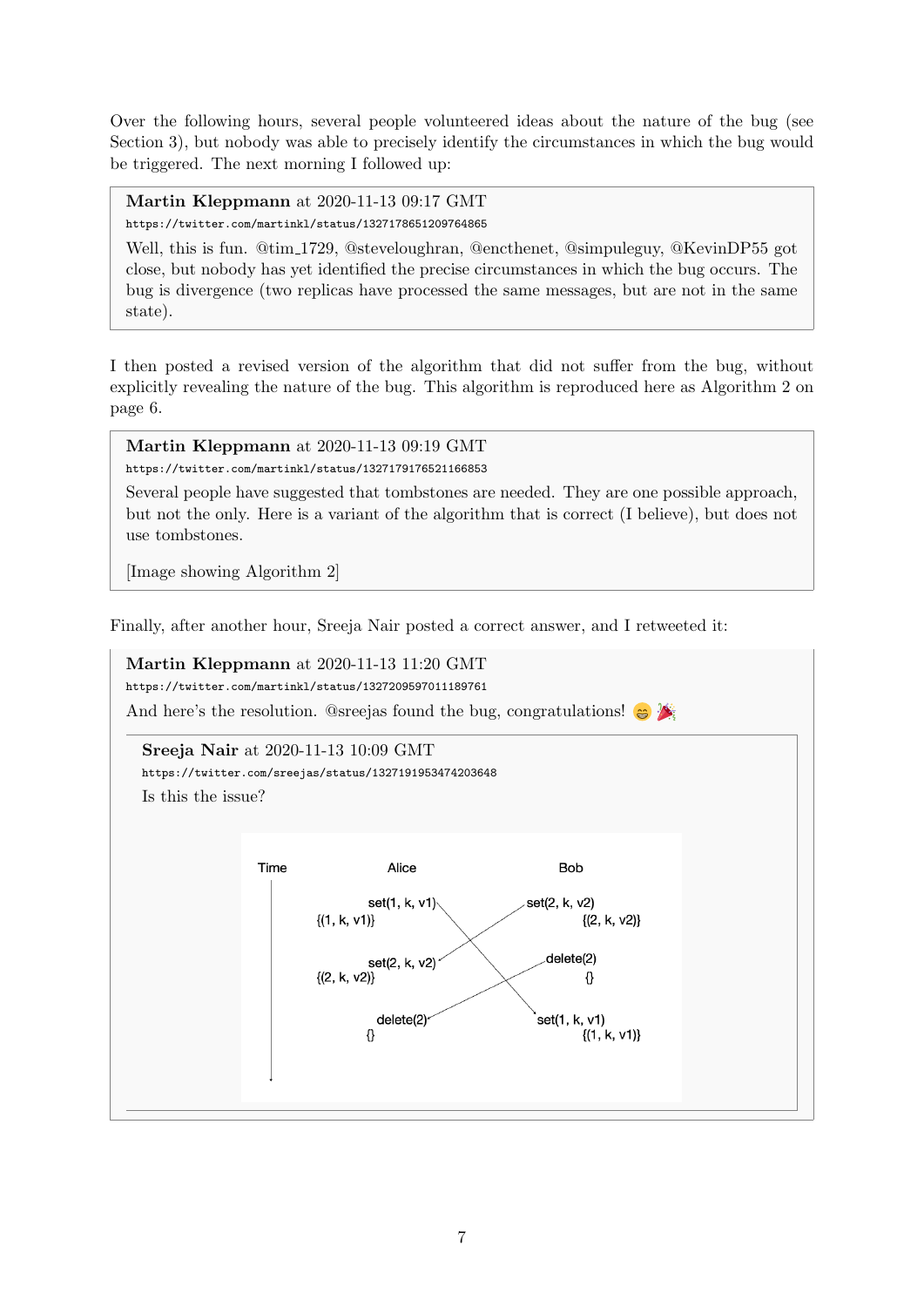<span id="page-7-2"></span>

| Name                      | Occupation                                | Answer                        |
|---------------------------|-------------------------------------------|-------------------------------|
| Taylor Blau               | Software engineer at GitHub               | none                          |
| Osama Khan                | Cryptocurrency company founder            | none                          |
| Werner Schuster           | JavaScript/Clojure developer              | definition of delete op       |
| @digi_noise               | unknown                                   | definition of delete op       |
| M.P. Korstanje            | Software engineer                         | tombstones                    |
| Steve Loughran            | Software engineer at Cloudera             | tombstones                    |
| John-Mark Gurney          | FreeBSD developer/consultant              | set/delete ordering           |
| @spudwaff1e               | unknown                                   | causal broadcast ordering     |
| Ryan Doenges              | PhD student at Cornell                    | old values reappear           |
| Avais                     | Engineer                                  | broadcast reliability         |
| Stephen Spalding          | Distributed systems engineer at Netflix   | tombstones                    |
| Rajat Kanti Bhattacharjee | Engineer at Gojek                         | set/delete ordering           |
| Matthew Sackman           | Creator of a distributed database         | tombstones/timestamp ordering |
| <b>Q</b> signof           | Senior software engineer                  | causal broadcast ordering     |
| Kevin De Porre            | PhD student at Vrije Universiteit Brussel | almost correct answer         |
| Sreeja Nair               | PhD student at Sorbonne Université        | correct answer                |

Table 1: Summary of attempts to find the bug

My final tweet on the topic was a comment on the composition of CRDTs:

Martin Kleppmann at 2020-11-13 11:52 GMT

<https://twitter.com/martinkl/status/1327217743960084480>

The interesting thing about this bug is that it comes about only from the interaction of two features. A LWW map by itself is fine. A set in which you can insert and delete elements (but not update them) is fine. The problem arises only when delete and update interact.

#### <span id="page-7-0"></span>3 Solution attempts

At the time, I had approximately [2](#page-7-1)9,400 followers on Twitter.<sup>2</sup> Of these, 16 people responded with tweets suggesting that they had attempted to find the bug. Those tweets are collected in this section. Replies that did not suggest active engagement with the problem are given in [Section 4.](#page-12-0)

[Table 1](#page-7-2) summarises the solution attempts, along with the occupation of the respondent (if apparent from their social profile). I personally know five of the 16 people listed, and know that they have deep technical expertise. Therefore, even though this is a crowdsourced experiment, the "crowd" in question contains some highly qualified people; the fact that they were not able to identify the bug therefore indicates that it is non-obvious.

Some people said they had tried to find the bug but did not succeed:

Taylor Blau at 2020-11-12 23:14 GMT [https://twitter.com/ttaylorr\\_b/status/1327027054290890759](https://twitter.com/ttaylorr_b/status/1327027054290890759) I wish that I could see it; seems right to me.

<span id="page-7-1"></span><sup>2</sup>According to <https://web.archive.org/web/20201115151909/https://twitter.com/martinkl>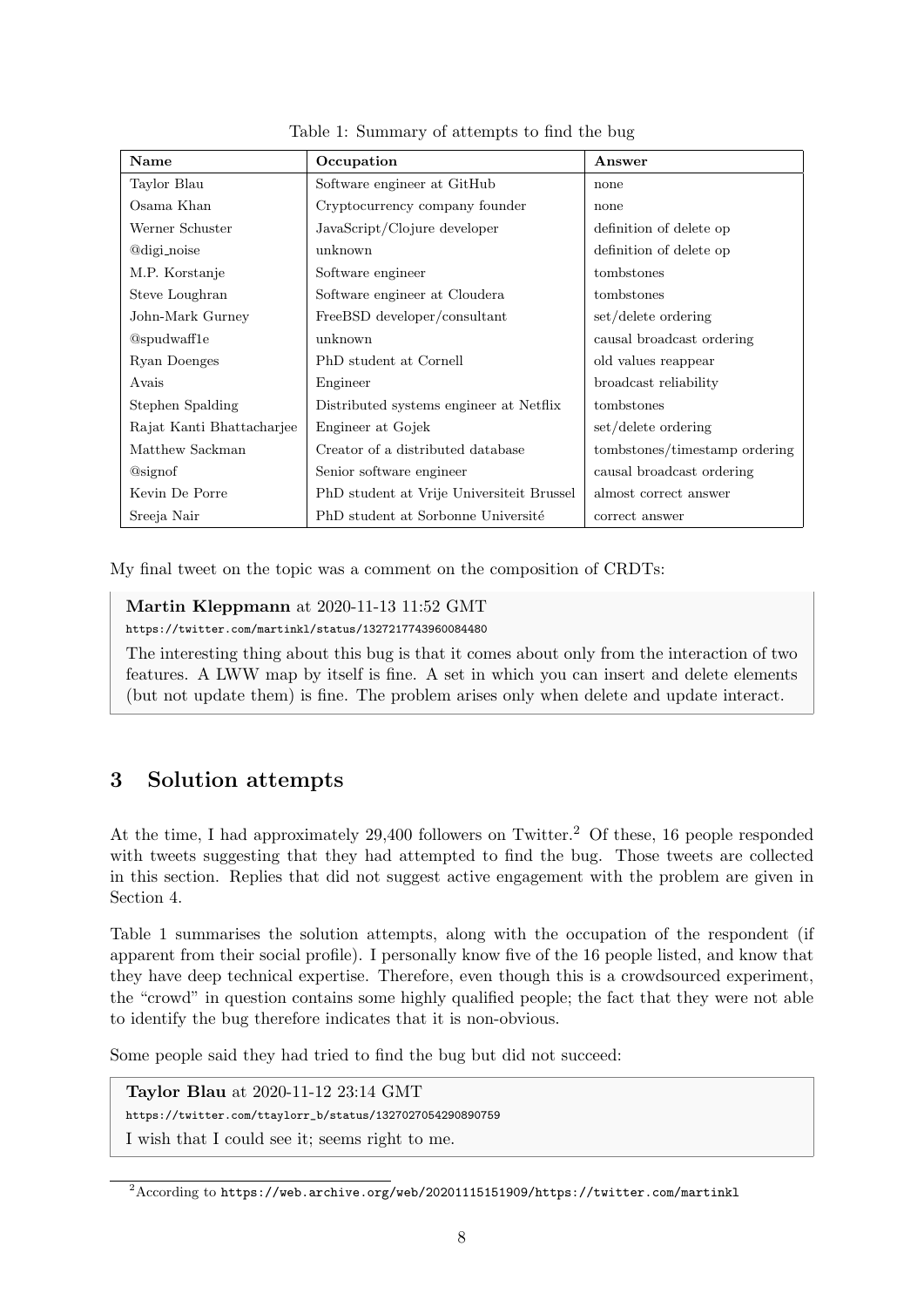Osama Khan at 2020-11-12 23:16 GMT <https://twitter.com/osamakhn/status/1327027488870961152>

Can't see it right now but there goes my evening  $\mathbb{C}$ 

Two users queried the construction of the deletion operation:

Werner Schuster at 2020-11-12 23:38 GMT

<https://twitter.com/murphee/status/1327032940379987968>

What's the reason for using (delete, t) and not (delete, k)? Wouldn't that delete all entries for the same timestamp? ... Although I guess if timestamps are globally unique it might have the same effect as deleting k.

to which I replied:

Martin Kleppmann at 2022-11-13 08:56 GMT

<https://twitter.com/martinkl/status/1327173562952781824>

It deletes only the entry with a particular timestamp, rather than all entries for a key. This is what we want, because if the delete is concurrent with a set operation, the intended end result is that the set operation takes precedence.

and another user replied:

Ergo Sum at 2020-11-13 07:24

[https://twitter.com/digi\\_noise/status/1327150244799320073](https://twitter.com/digi_noise/status/1327150244799320073)

I had the same thoughts, but t is globally unique, so given t will always be found only for key k.

M.P. Korstanje suggested that deleted elements should be stored explicitly (this is known as a tombstone):

M.P. Korstanje at 2020-11-12 23:35 GMT

<https://twitter.com/LogAteWhale/status/1327032338207924224>

Values aren't stored/marked as deleted so that's bound to give problems when the delete over takes a write that inserted the value.

That's the direction I'd look in for bugs. But I don't understand enough to say that it is the bug.

This answer is not correct: causal broadcast ensures that when a value is deleted, all nodes process the insertion of the deleted value before processing the deletion. Tombstones are not necessary in this algorithm.

Steve Loughran also suggested tombstones:

Steve Loughran at 2020-11-12 23:30 GMT <https://twitter.com/steveloughran/status/1327031059209461760>

at a guess, deletion

if someone issues a delete (k) to a node which hasn't yet received/processed an update from others then the delete won't be broadcast.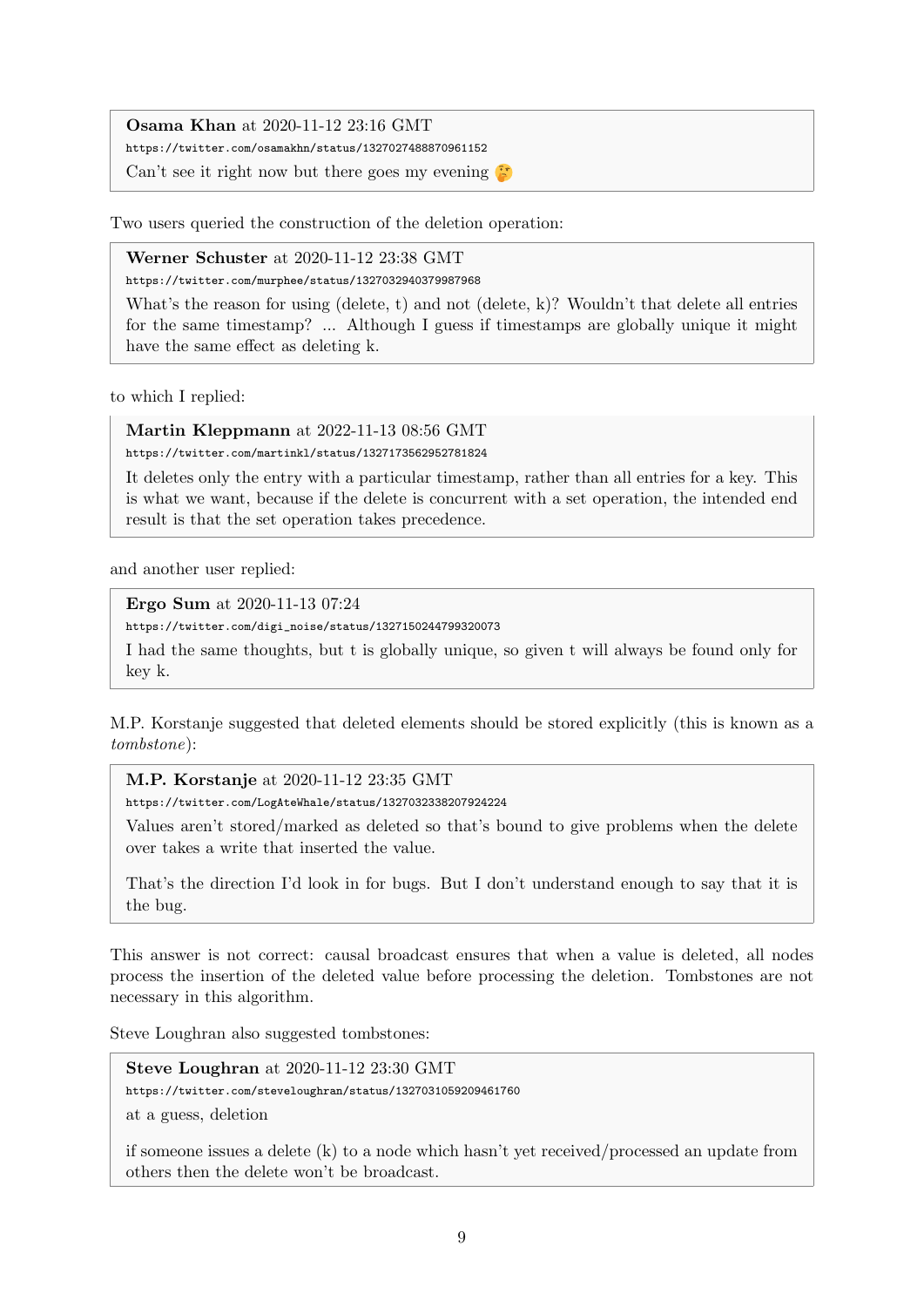Steve Loughran at 2020-11-12 23:36 GMT

<https://twitter.com/steveloughran/status/1327032633583415303>

maybe also if problems you receive a delete (t) ahead of the set  $(t, k, v)$ . better to just broadcast a set(t, k, tombstone) and assuming recipients process received events in order (?) then they could do the cleanup

John-Mark Gurney at 2020-11-13 00:56 GMT

<https://twitter.com/encthenet/status/1327052580640284672>

Looks like other people saw the same issue that if a set and delete are delivered in the wrong order, a set that was after a delete could persist though it should not.

John-Mark Gurney's suggestion is perhaps on the right track, but it does not contain enough detail to identify the bug.

Spudwaffle at 2020-11-12 23:37 GMT <https://twitter.com/spudwaff1e/status/1327032827267846144> Let's say we have three peers, Alice, Bob, and Carol: Everyone starts with values =  $\{(1, 'a', '1')\}$ . Alice does (set, 2, 'a', '2') Bob receives (set, 2, 'a', 2) from Alice, has {(2, 'a', '2')} Bob does (delete, 2) Carol receives (delete, 2) from Bob, has {(1, 'a', '1')} Carol receives (set, 2, 'a', '2') from Alice, has {(2, 'a', '2')} Alice receives (delete, 2) from Bob, has {} Alice and Bob end with {}, while Carol ends with {(2, 'a', '2')} We could fix this by creating a new timestamp on delete, and setting v to null. (Tombstones)

This answer is incorrect: in this example, causal broadcast will ensure that Carol processes Alice's (set, 2) before Bob's (delete, 2), because (set, 2) causally precedes (delete, 2).

Ryan Doenges at 2020-11-12 23:33 GMT

<https://twitter.com/hackedy/status/1327031870895353858>

delete could make old values reappear, is that the problem? You want a deletion to be delete(k,t) and remove all bindings (t',k,v) where  $t' \leq t$  ?

to which I replied: "Old values reappearing is not the problem. The algorithm preserves the invariant that there is at most one entry in the set of values for a given key, which is why it's safe for a delete message to contain only one timestamp."

Avais at 2020-11-13 01:37 GMT

<https://twitter.com/gramaester/status/1327062888020787200>

Is the issue that the source of the boardcast may itself fail after a successful broadcast?

to which I replied: "We can assume that the broadcast protocol will take care of resending any missing messages (for example, a node that is not the original source of a broadcast may resend  $it)$ ."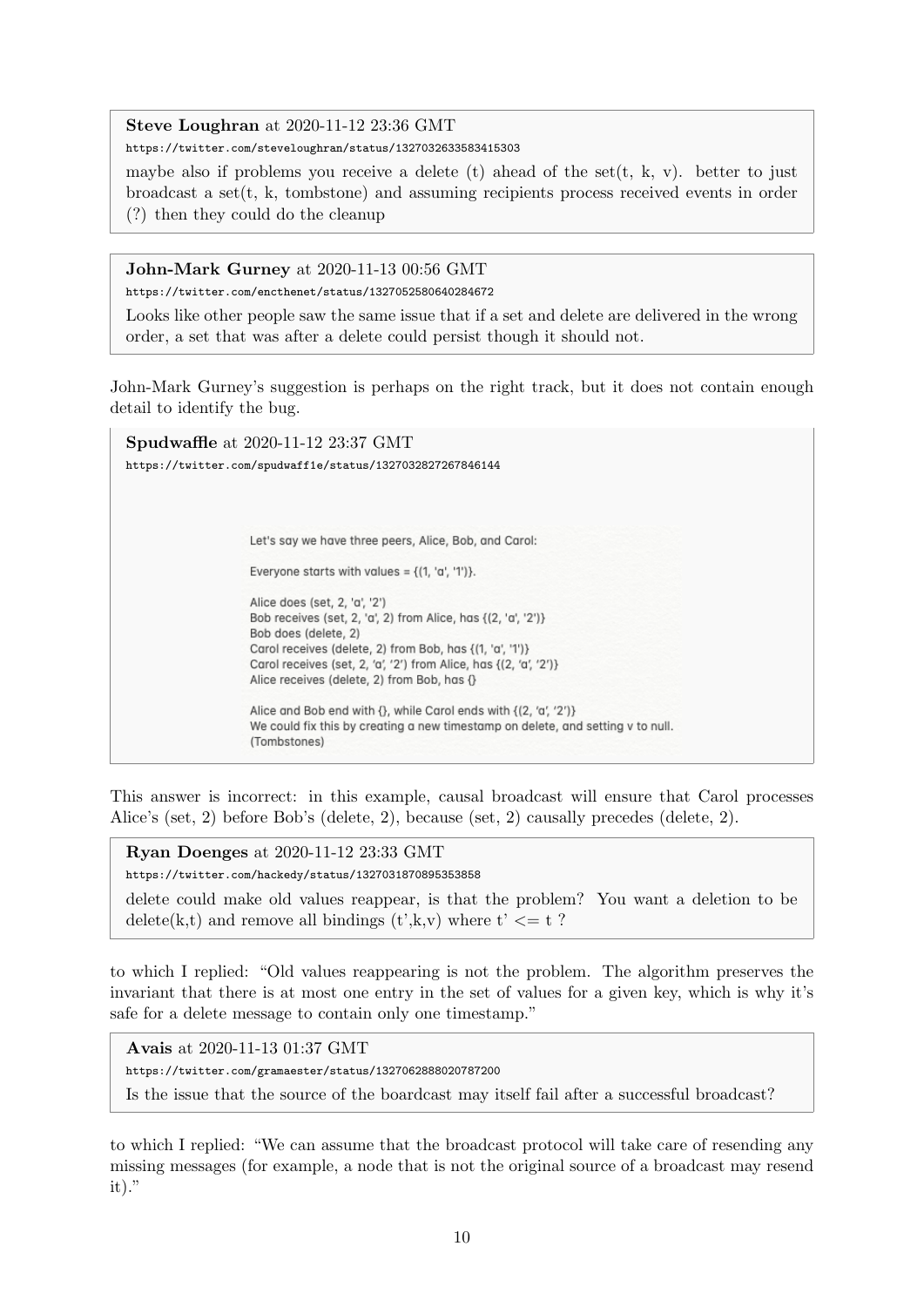Stephen Spalding at 2020-11-13 02:10 GMT

<https://twitter.com/stephenspalding/status/1327071247054696448>

What is dead may never die! (due to lack of tombstone)

The lack of tombstones is not the problem.

Rajat Kanti Bhattacharjee at 2020-11-13 03:56 GMT <https://twitter.com/simpuleguy/status/1327098070115385344>

I am trying to figure the puzzle. What I can see is set us following the logic of no old writes based on time stamp. But delete has a sense of time stamp based deletion.(time as the key) Would it cause a discrepancy when doing set and delete on same key. Delayed set -> read err

This suggestion indicates thinking in the right direction, but there is not enough detail.

#### Matthew Sackman at 2020-11-13 08:42 GMT

<https://twitter.com/hylomorphism/status/1327169931419541504>

Tombstones on delete maybe, as others have suggested. But also you don't require that your newTimestamp has a > relationship with any locally-existing t yet you rely on < elsewhere.

Matthew Sackman correctly points out that new timestamps need to be strictly greater than any existing local timestamp, but Lamport timestamps ensure this property, so this is not the bug.

Signof at 2020-11-13 09:39 GMT

<https://twitter.com/signof/status/1327184197975420930>

My guess is that Lamport timestamps are not totally ordered and that causal broadcast isn't strong enough to order independent concurrent writes.

Lamport timestamps are in fact totally ordered, and the ordering of causal broadcast is not the problem here.

Kevin De Porre mentions tombstones, which are not needed, but also includes a diagram that almost identifies the scenario in which the bug occurs: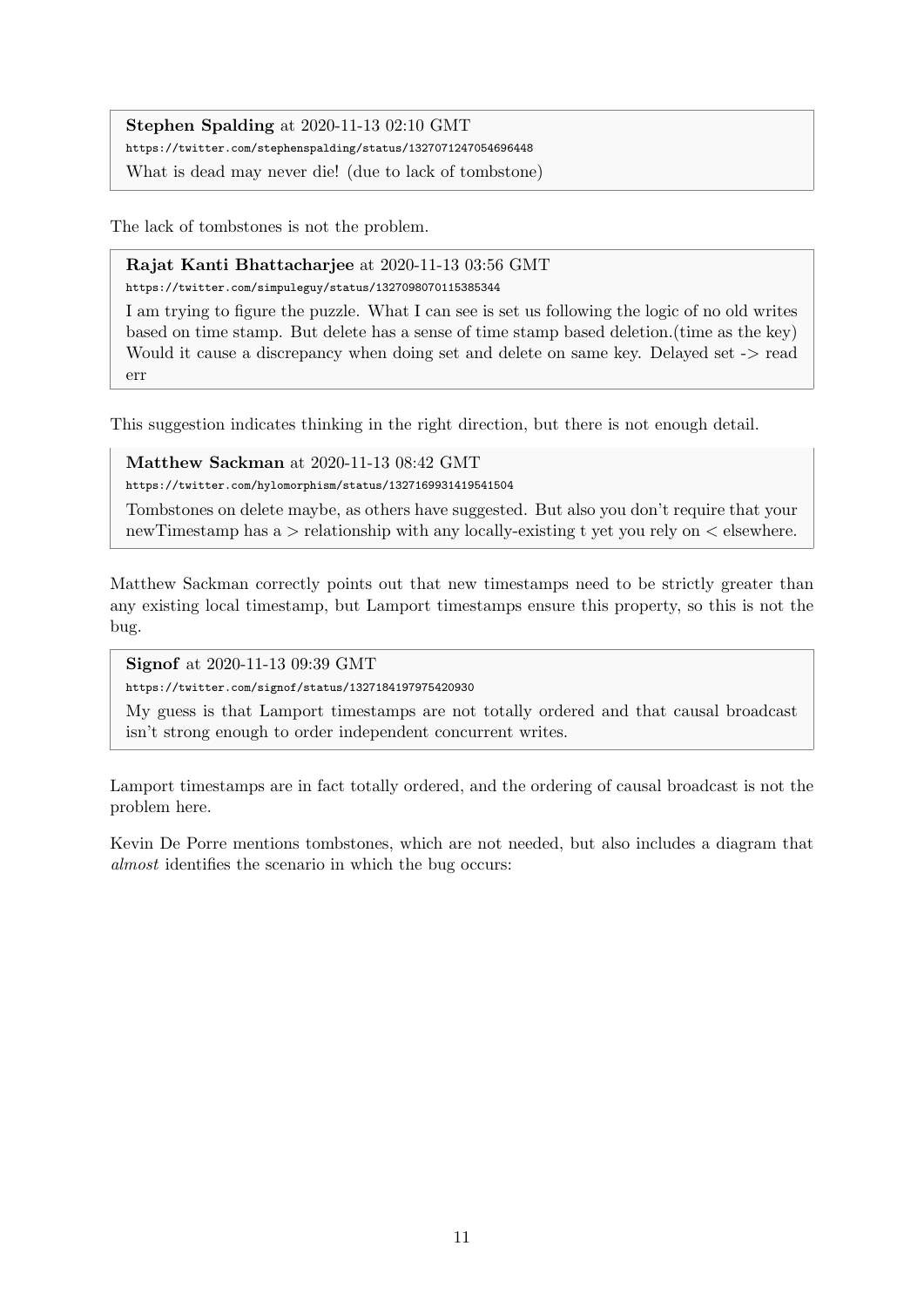

. . . to which I replied: "Close. Can you be specific about the conditions on the timestamps in each operation in order for the bug to be triggered? Also, tombstones are one potential solution, but not necessarily required here."

Finally, Sreeja Nair posted a full example of the bug occurring, including the specific timestamps on the messages that trigger the bug:



I accepted this tweet as the correct answer.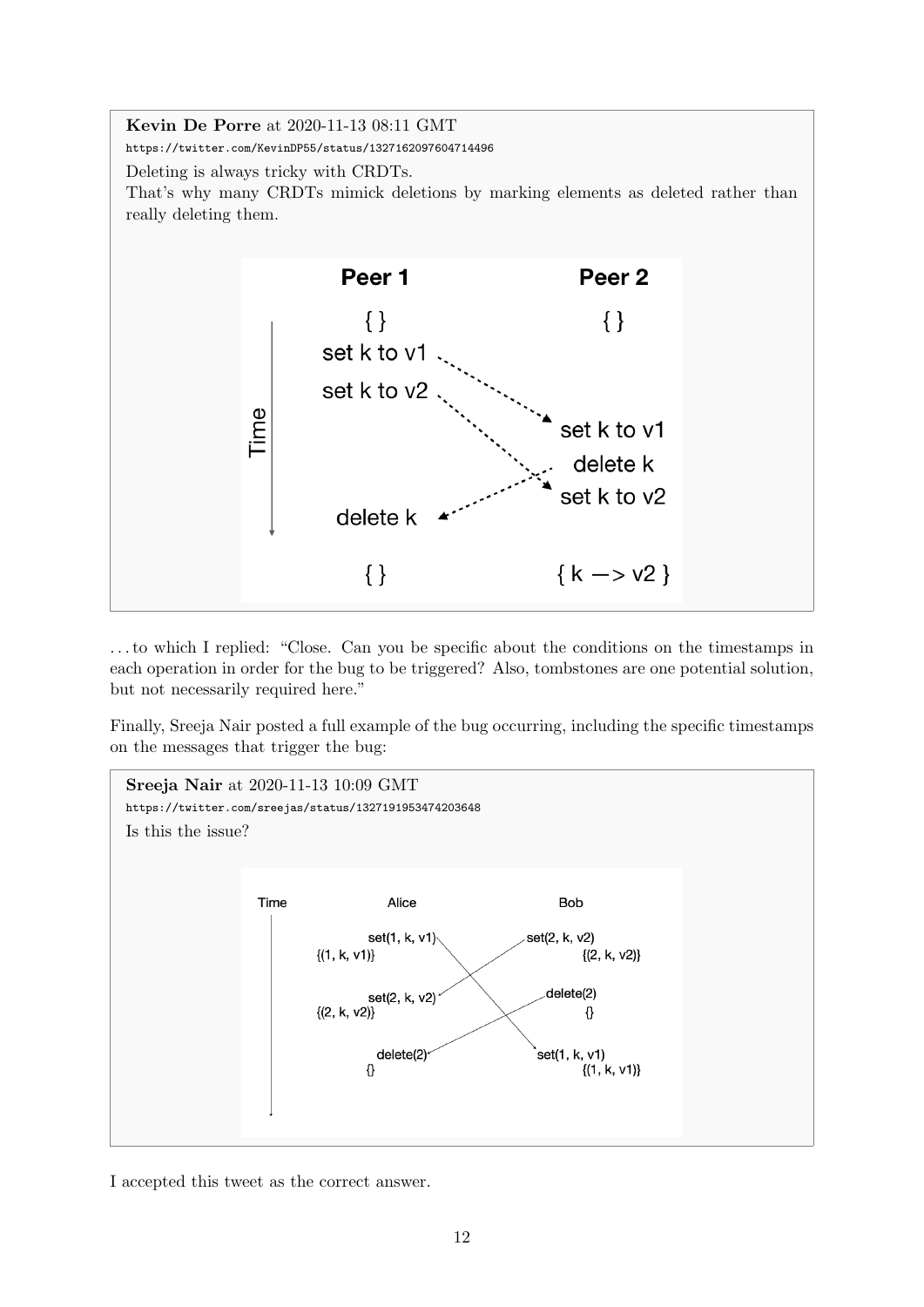## <span id="page-12-0"></span>4 Other replies

In this section I have collected replies to my tweets that did not indicate an attempt to find the bug, but which provide some further context.

Yik San Chan at 2020-11-12 22:57 GMT <https://twitter.com/yiksanchan/status/1327022607405772800> Do you use Isabelle for the proof?

to which I replied: "No, just pen and paper in this case. Though it would have been quite easily doable in Isabelle, I think."

Dimanne at 2020-11-13 07:30 GMT

<https://twitter.com/DimanNe/status/1327151787573452801>

I think it depends on what this algorithm was supposed to do :)

By the way, have you tried using TLA framework for formal description and verification? Can it help?

to which I replied: "A minimum expectation of CRDTs is that all replicas converge to the same state when they have delivered the same set of messages (possibly in different orders). The bug in this algorithm is a situation in which replicas remain inconsistent. I've not used TLA+ myself very much, but I have read quite a few TLA+ specifications and I hope to use it more in the future. I've done more work on correctness proofs with Isabelle/HOL."

There were also a couple of comments and questions:

Chris Batt at 2020-11-13 04:03 GMT

<https://twitter.com/Ti3eInc/status/1327099729163980802>

It's ok Martin. DS will never be 'solved'. It's the CS equivalent of evolution solving the Cambrian Explosion!

Nacho del Valle at 2020-11-13 07:10 GMT

<https://twitter.com/idelvall/status/1327146815024721921>

Consistency is broken?

Mateusz Górski at 2020-11-13 09:04 GMT

[https://twitter.com/gorski\\_mt/status/1327175538767777793](https://twitter.com/gorski_mt/status/1327175538767777793)

What tools do you use to prove the algorithm?  $TLA+$ ? Isabel?  $F^*$ ?

**Jonas Bonér** at 2020-11-13 09:19 GMT

<https://twitter.com/jboner/status/1327179366808346624>

I'm grateful. Your (and other CS researchers) hard work battling with these issues makes my life (a little bit) easier, slowly, step by step... :-)

#### Rajat Kanti Bhattacharjee at 2020-11-13 09:19 GMT

<https://twitter.com/simpuleguy/status/1327179227645370369>

 $\bullet\bullet$  Ouch double write. and missing update problem at once ....  $\bullet\bullet$  Woaw, tough bug. .....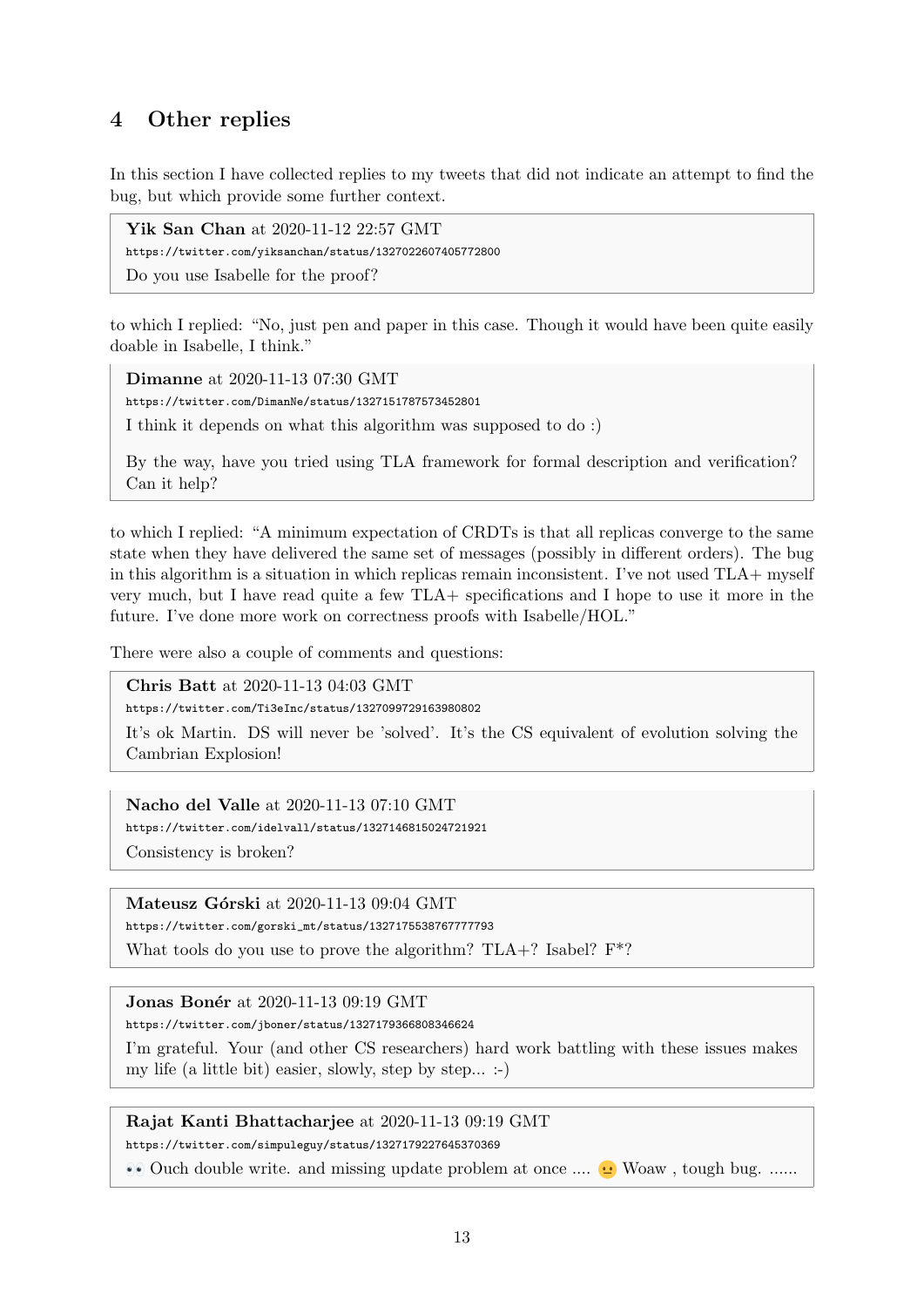Shaazahm at 2020-11-13 10:27 GMT

<https://twitter.com/shaaza12/status/1327196346575687680>

Tangent: is the "on ... do" syntax just pseudocode or a specific language? Could this be automatically converted to CSP/TLA?

to which I replied: "It's just pseudocode, but the intention is that it could be translated quite easily into real code (as event handlers) or something like TLA+ (as actions)."

Daniel Marbach at 2020-11-13 11:29 GMT <https://twitter.com/danielmarbach/status/1327211987634429954> That experience is probably the greatest lessons to teach

The "experience" in this tweet presumably refers to my comment that I had "found a fatal bug only after spending hours trying to prove the algorithm correct".

Eduard Popescu at 2020-11-13 12:26 GMT <https://twitter.com/zyrconium13/status/1327226224159191041> TLA+ or http://alloytools.org might help. Model checkers. Just sayin'

Siddharth Goel at 2020-11-15 06:30 GMT

<https://twitter.com/siddharthgoel88/status/1327861565496848385>

Somehow the font in which you wrote the algorithm is the one we see in books as well. So the mind perceives that it cannot be wrong :-D

to which I replied, "It's just the default font in LaTeX  $\geq$ "

## 5 Discussion and conclusions

The bug in [Algorithm 1,](#page-4-0) as illustrated in Sreeja Nair's tweet, is due to the fact that the algorithm only stores a single value and timestamp for a given key, and that mapping is removed when the key is deleted. Thus, when there are concurrent updates to the same key, and a deletion of an update with a greater timestamp, an update with a lower timestamp that is concurrent to the deletion can cause divergence.

One possible solution would be to never actually delete items, but to keep the latest timestamp for a given key as a tombstone, and to update that timestamp when a deletion is requested. However, tombstones cause problems with unbounded storage growth. [Algorithm 2](#page-5-0) is a tombstonefree alternative: it works by storing several values and timestamps for the same key when there are concurrent updates, and only returning the one with the highest timestamp at read time. Every update or delete operation includes the set of timestamps that it overwrites. Causal delivery ensures that the overwritten operation is applied before the overwriting operation. This approach incurs only slightly greater storage and message overhead than [Algorithm 1.](#page-4-0)

The respondents who found the bug (Sreeja Nair) or came close (Kevin De Porre) were both, at the time, PhD students specialising in CRDT algorithms. In fact, Nair's PhD supervisor was Marc Shapiro, one of the researchers who initially defined the concept of CRDTs [\[7\]](#page-14-0). Thanks to this background, they were attuned to the types of issues that tend to appear in CRDTs.